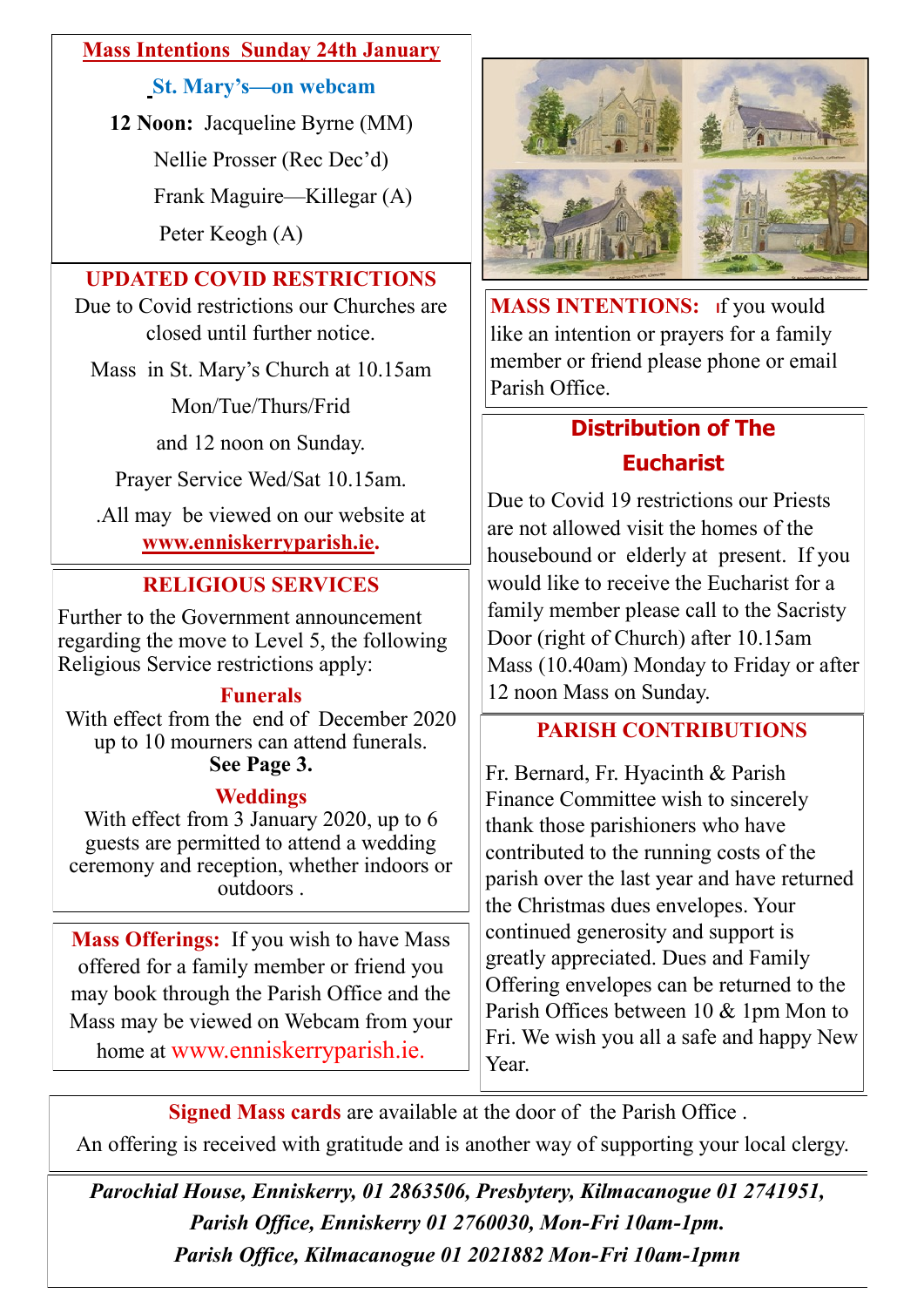

## **Accord Dublin Annual Collection will take place on the weekend of 13th & 14th**

**February**. We realise that it will be much more difficult for parishes to support us this year – although the demand for services is greater than ever.

With counselling agencies of all sorts anticipating a "tsunami of demand" and Garda sources reporting a large increase in domestic violence ("violence has gone home"), it is clear that there a great need for Accord's services in our communities.

We need your help to encourage

- those who need our services to contact us,
- those who support us to continue to do so

new donors to enable the work to continue.

Counselling continues by phone, and contact can be made via our centres or on our helpline at 01 9059555. Marriage preparation courses have continued, with smaller courses via zoom, and can be booked on our website.

To enable our services to continue to meet the demand, we need your support.

#### **Your parishioners can donate in the following ways:**

**Online** at [www.accorddublin.ie w](http://www.accorddublin.ie)here you will find a DONATE button.

**By post** to Accord Dublin, Holy Cross Diocesan Centre, Clonliffe Road, Dublin 3.

**By bank transfer** to ACCORD Dublin Catholic Marriage Care Service CLG, Bank of Ireland, 88 Lower Camden Street, Dublin 2. IBAN: IE27 BOFI 9001 1357 0742 03; BIC:BOFIIE2D.

At the end of January ACCORD Dublin will send out to parishes a pack containing information about or our Annual Collection. This includes posters, suggested Prayer of the Faithful, donation envelopes and notes should you wish to speak about Accord. More donation envelopes are available on request.

If you need any further information, please contact Linda at  $lchambers@accorddublin.ie$ 

# St Vincent de Paul

The members of the Conference of the Immaculate Heart of Mary, Society of St Vincent de Paul, would like to thank all of you, who donated most generously to our Christmas Appeal. We had an incredible response, as a result we were able to help many families over the Christmas period. This much needed assistance could not of happened without such generous donations. The funds raised will allow us, in your local SVP, to continue to help families in need throughout the Year of 2021, with both food vouchers, fuel, education needs, etc., we are only too well aware that without this regular support, we would not be able to support those struggling. We guarantee that all money donated goes 100% to families in real need. Once again, our heartfelt thanks on behalf of all those we help.

Conference of the Immaculate Heart of Mary, SVP, Enniskerry.

Fr. Bernard, Fr Hyacinth and the Parish Offices are available to you should you need to make contact. Please do not feel alone at any time.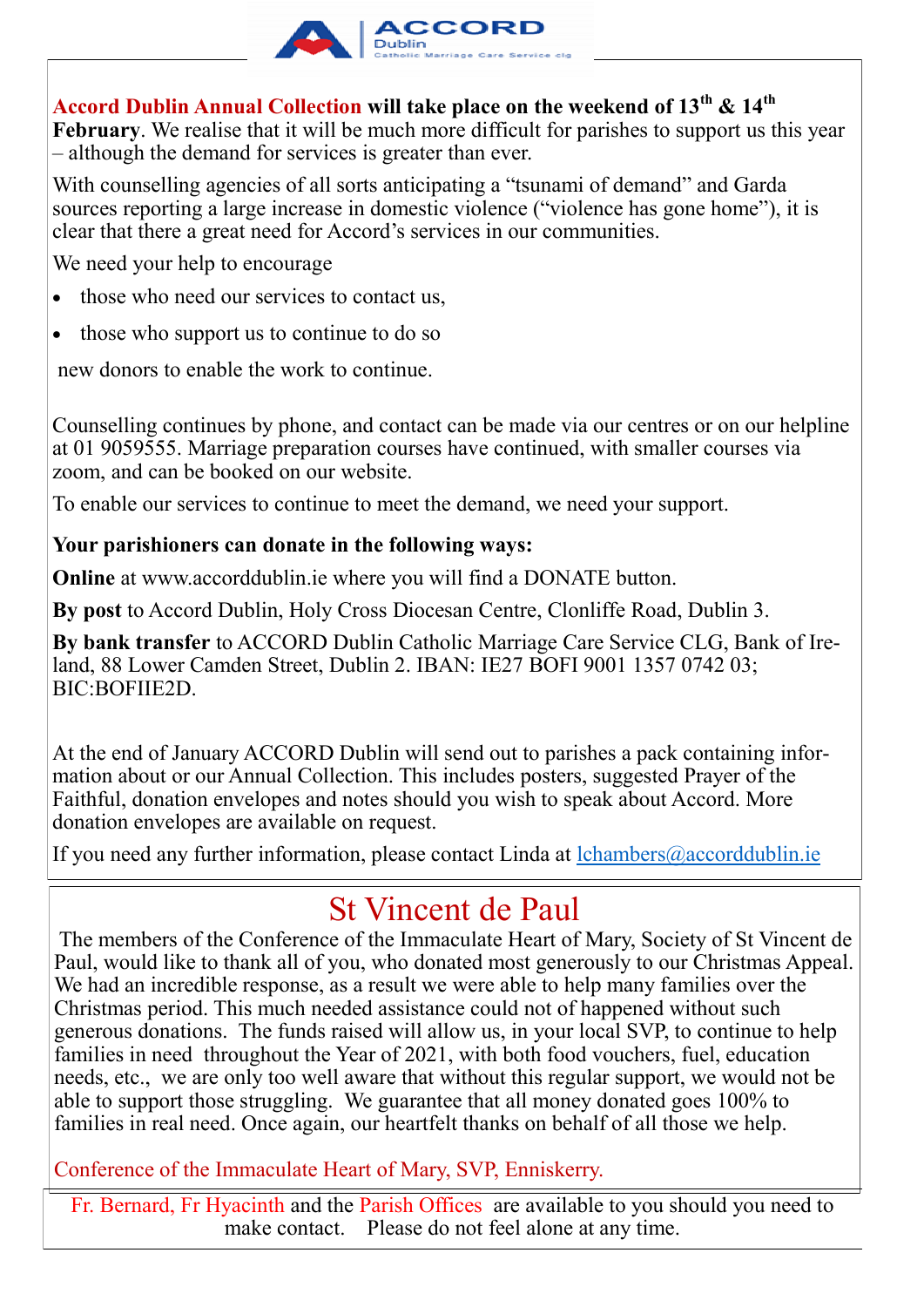## **FUNERAL ARRANGEMENTS**

At present, the following rules strictly apply to any funeral that is to take place in our Church.

#### **A MAXIMUM OF 10 MOURNERS ARE PERMITTED TO ATTEND THE FUNERAL EITHER INSIDE OR OUTSIDE THE CHURCH.**

**DETAILS OF THE ARRANGEMENTS, I.E. THE TIME OR PLACE OF THE FUNERAL SHOULD NOT BE WIDELY PUBLISHED BY NEWSPAPER, ONLINE NOTICE OR OTHER MEANS,** 

**NO PERSON SHOULD ATTEND A FUNERAL WHO IS KNOWN TO BE, OR SUSPECTED OF BEING, INFECTED WITH THE COVID-19 VIRUS.**.

**THE COFFIN WILL BE RECEIVED AT THE FOOT OF THE ALTAR, WHERE THE FINAL BLESSING WILL ALSO TAKE PLACE.**

**THE COFFIN SHOULD NOT BE CARRIED IN THE CHURCH.**

**EVERY PERSON ATTENDING A FUNERAL MUST WEAR AN APPROPRIATE FACE COVERING AT ALL TIMES.**

**EVERY PERSON ATTENDING A FUNERAL MUST MAINTAIN A CLEAR SPACE OF AT LEAST 2 METRES (6 FT 7 IN) AT ALL TIMES BETWEEN THEMSELVES AND ANYBODY OUTSIDE OF THEIR HOUSEHOLD GROUP.**

Note, a household group is a group of people currently living together in the same household. **A family is not necessarily a household group**.

**EVERY PERSON ATTENDING A FUNERAL IN THE CHURCH MUST SIT ONLY IN THEIR DESIGNATED PLACE.**

## **PLEASE BE AWARE THAT THE CORONA VIRUS LASTS UP TO 4 DAYS ON WOOD PEWS SO PLEASE ENSURE YOU SANITIZE YOUR HANDS ON ENTRY AND EXIT.**

**SHRINES ARE NOT ALLOWED AT THIS TIME BECAUSE OF AEROSAL TRANSMISSION**

**NO LIVE SINGING IS PERMITTED WITHIN THE CHURCH FOR SIMILAR REASON**

**2 METRE REGULATIONS BETWEEN PEOPLE TO PREVENT TRANSMISSION OF VIRUS ALSO APPLIES TO SINGING, BUT THE DISTANCE MUST BE FURTHER DUE TO AEROSAL TRANSMISSION. AS THE VIRUS CAN BE PROJECTED FURTHER THAN THE NORMAL DISTANCE IT IS THEREFORE UNSAFE TO SING IN PUBLIC AND IT IS NOT RECOMMENED BY HSE.**

> **Please be aware that there are CCTV cameras in the Car Park (as well as the Church).**